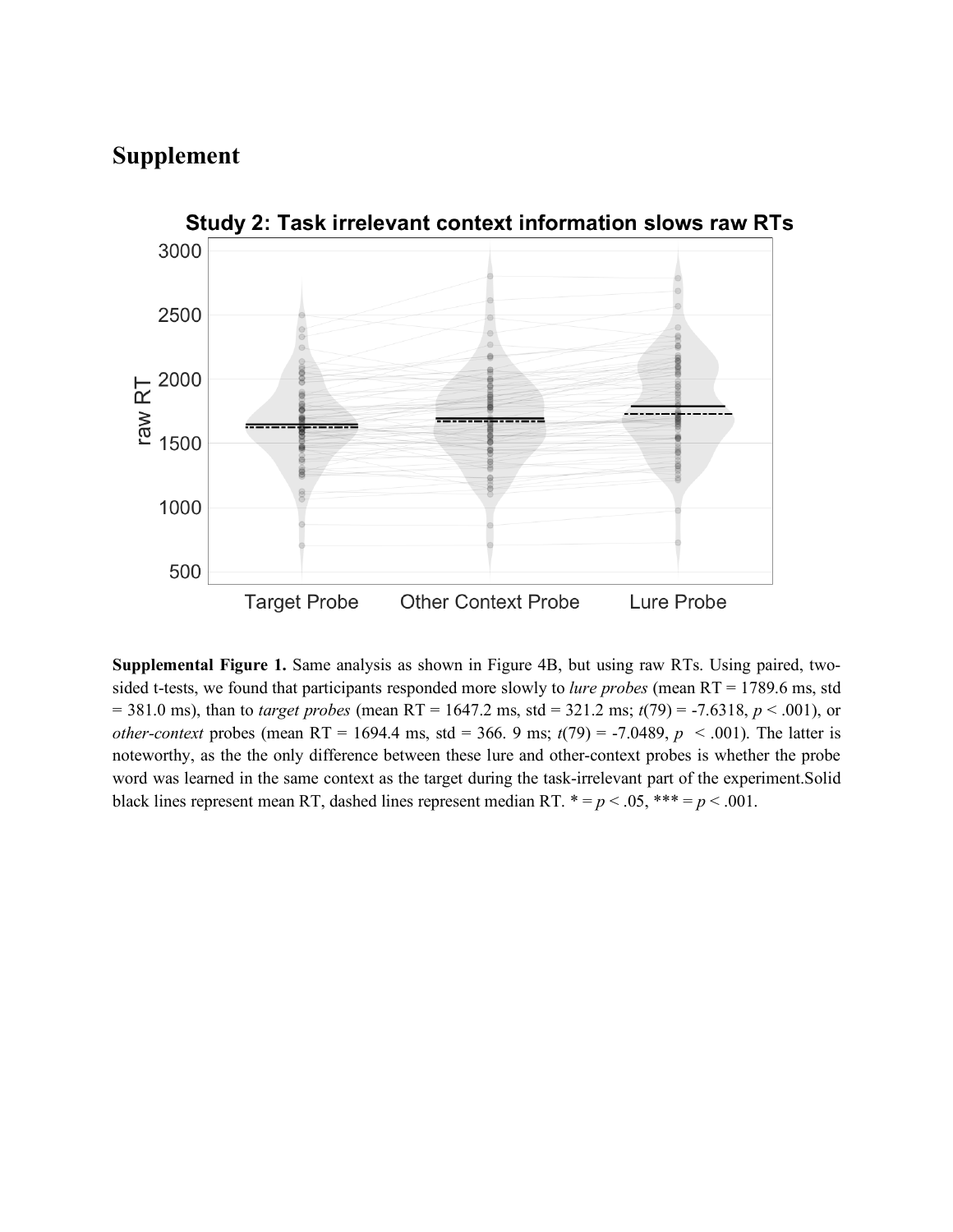

**Supplemental Figure 2. Experiment 3 behavioral results: RT slowdown only seen on lure probe trials when subjects learned the target context.** A. For trials in which subjects learned to pair the correct context with the target words, subjects were slower to respond to lure probes compared to othercontext probes.This same pattern was seen in raw RTs as well as transformed RTs (Figure 6B). Solid horizontal lines reflect mean values, dashed horizontal lines reflect median values. \* = p < .05. B. For trials in which subjects did not correctly pair the target words with the target context, there was no different in RTs across the three conditions. This same pattern was seen in raw RTs as well as transformed RTs (Figure 6C).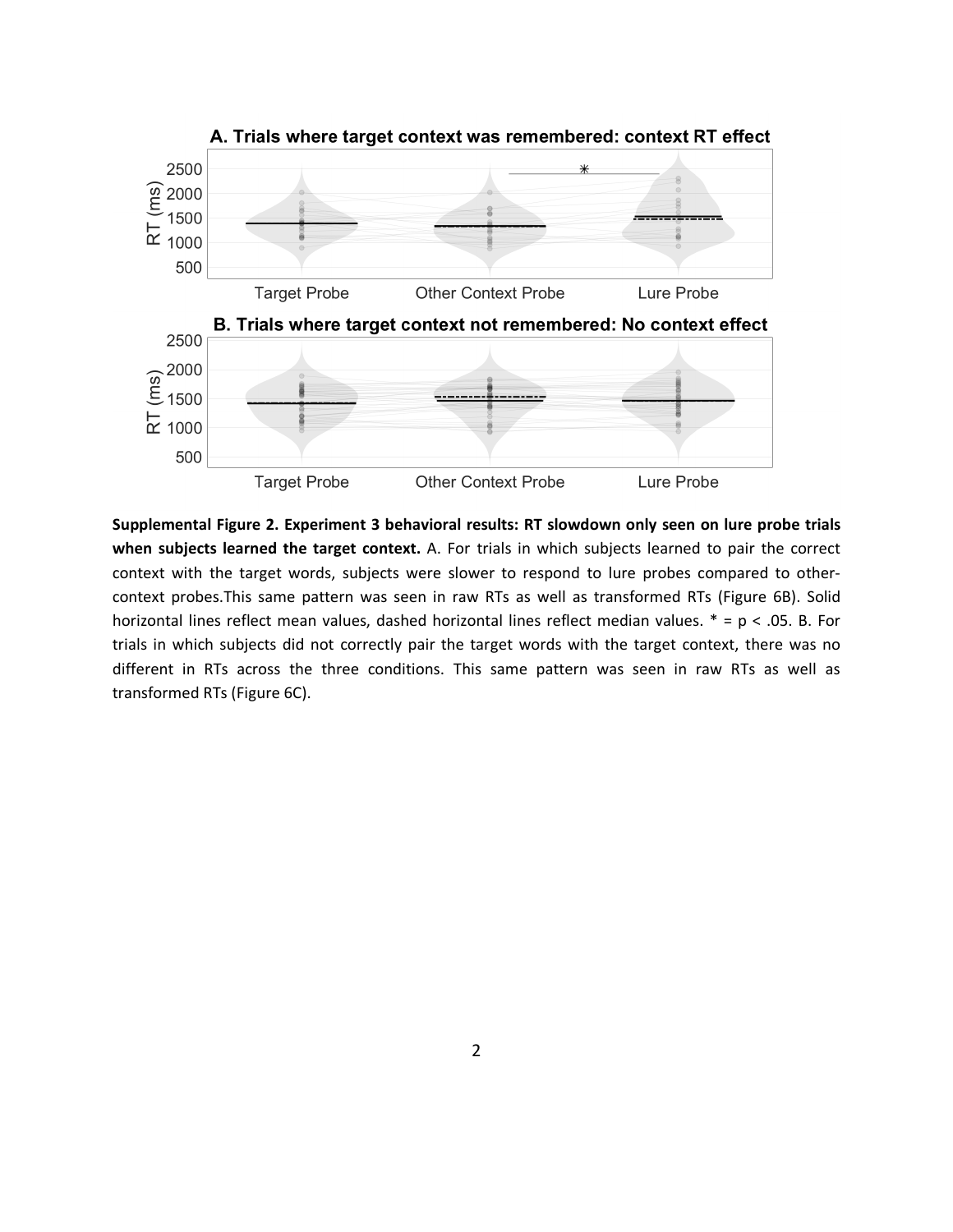

## A. Probe context reinstatements during the delay slow RTs on non-target trials

**Supplemental Figure 4. Context-based RT effect evident across all DNMS trials (both accurate and inaccurate). A.** Across both accurate and inaccurate DNMS trials, greater evidence for delay-period reinstatement of the probe context was associated with slowed responses on lure trials ( $β = 29.87$ , 95% confidence interval = [4.39 55.3], *p* =.02), as well as other-context probe trials (β = 31.0 95% confidence interval = [5.13 56.87], *p* = .02). Reinstating the probe context during the delay period on target trials did not slow RTs, since these reinstatements did not introduce misleading information into working memory on these trials (β = 15.4, 95% confidence interval = [-9.62 40.42], *p* = .23). *\** indicates *p <* .05. Vertical bars reflect 95% CI. **B.** We predicted that context reinstatements during the delay period would be more likely to slow RTs if the probe word was directly associated not just with the context picture, but also with the target words. For each lure trial, we calculated the number of times the probe word and target words were encountered together during context learning. Across both accurate and inaccurate DNMS trials, we found that the more often the probe and targets were encountered together, the more likely participants were to exhibit a slowed response after reinstating the misleading probe context ( $\beta$  =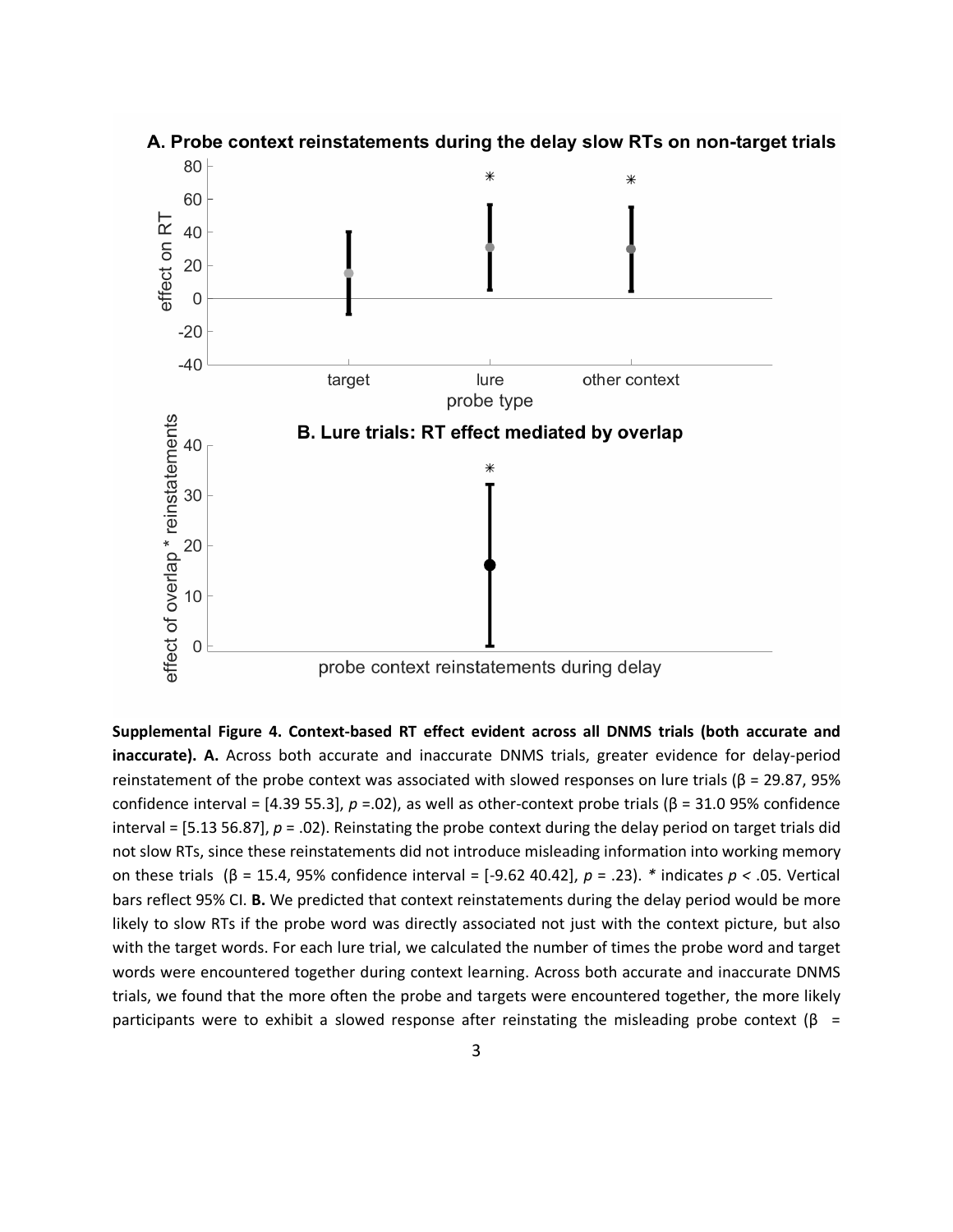| <b>Model 1 Factors</b>                          | β       | 95%CI:<br>Lower | 95%CI:<br>Upper | tStat   | p       |
|-------------------------------------------------|---------|-----------------|-----------------|---------|---------|
| Intercept                                       | 1401.30 | 1309.90         | 1492.70         | 30.06   | < .0001 |
| LureProbe                                       | 13.93   | $-53.82$        | 81.68           | 0.40    | .69     |
| OtherContextProbe                               | 52.26   | $-15.84$        | 120.37          | 1.51    | .13     |
| TargetContextMemoryScore                        | 2.43    | $-5.00$         | 9.86            | 0.64    | .52     |
| LureProbe * TargetContextMemoryScore            | 11.42   | 1.55            | 21.28           | 2.27    | $.02*$  |
| OtherContextProbe *<br>TargetContextMemoryScore | $-0.22$ | $-9.70$         | 9.26            | $-0.04$ | .96     |

16.15, 95% confidence interval = [.07 32.22], *p* = .04). Vertical bars reflect 95% CI. \* indicates *p* < .05.

**Supplemental Table 1. Full results from Model 1 analyses.** Linear mixed effects regression Model 1 included all accurate DNMS trials. Lure trials were not overall slower than other-context probe trials. However, the more target words were correctly identified in the context memory test in Experiment 3, the slower the RTs were for lure trials. Remembering the context associated with the target words did not significantly affect RTs on target or other probe trials, suggesting the slow-down effect of context was selective to trials where context information was misleading (i.e. lure trials).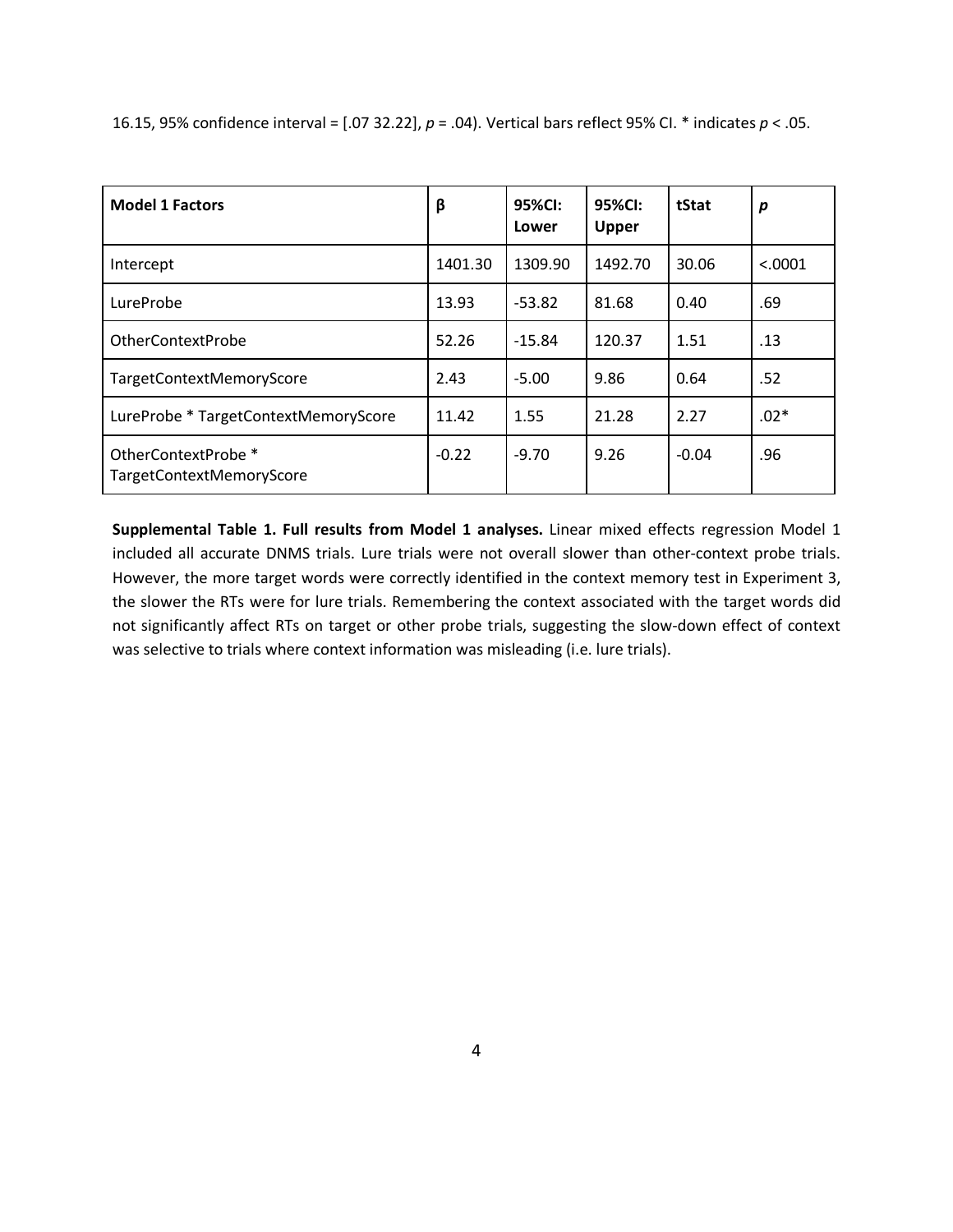| <b>Model 2 Factors: Target Trials</b>                        | β        | 95%CI:<br>Lower | 95%CI:<br>Upper | tStat   | $\boldsymbol{p}$ |
|--------------------------------------------------------------|----------|-----------------|-----------------|---------|------------------|
| ProbeContextReinstatements:<br>TargetPresentation            | $-12.90$ | $-40.70$        | 14.90           | $-0.91$ | .36              |
| ProbeContextReinstatements: DelayPeriod                      | 0.03     | $-24.30$        | 24.36           | 0.00    | .99              |
| ProbeContextReinstatements:<br>ProbePresentation             | 3.13     | $-18.10$        | 24.37           | 0.29    | .77              |
| <b>Model 2 Factors: Lure Probe Trials</b>                    | β        | 95%CI:<br>Lower | 95%CI:<br>Upper | tStat   | $\boldsymbol{p}$ |
| ProbeContextReinstatements:<br>TargetPresentation            | $-41.63$ | $-71.49$        | $-11.78$        | $-2.74$ | $.006**$         |
| ProbeContextReinstatements: DelayPeriod                      | 34.62    | 9.34            | 59.89           | 2.69    | $.007**$         |
| ProbeContextReinstatements:<br>ProbePresentation             | 0.67     | $-21.97$        | 23.30           | .06     | .95              |
| <b>Model 2 Factors: Other-Context Probe</b><br><b>Trials</b> | β        | 95%CI:<br>Lower | 95%CI:<br>Upper | tStat   | $\boldsymbol{p}$ |
| ProbeContextReinstatements:<br>TargetPresentation            | $-25.59$ | $-54.99$        | 3.80            | $-1.71$ | .09              |
| ProbeContextReinstatements: DelayPeriod                      | 49.37    | 23.72           | 75.02           | 3.78    | $.0002***$       |
| ProbeContextReinstatements:<br>ProbePresentation             | 0.62     | $-20.58$        | 21.83           | .06     | .95              |

**Supplemental Table 2. Full results from Model 2 analyses.** Linear mixed effects regression Model 2 was run separately for each DNMS trial type. For lure trials, probe context reinstatements during the target presentation sped up RTs while probe context reinstatements during the delay period slowed RTs. For lure trials, the probe context and target context were the same (lure probes were drawn from the same context as the targets). Target context reinstatements while the target words were visually displayed could reflect better attention to the target words, leading to better encoding of the targets and faster reaction times to probes. Across subjects and trial types (lure trials and other-context trials) reinstating the context associated with a misleading probe during the delay period slowed reaction times.